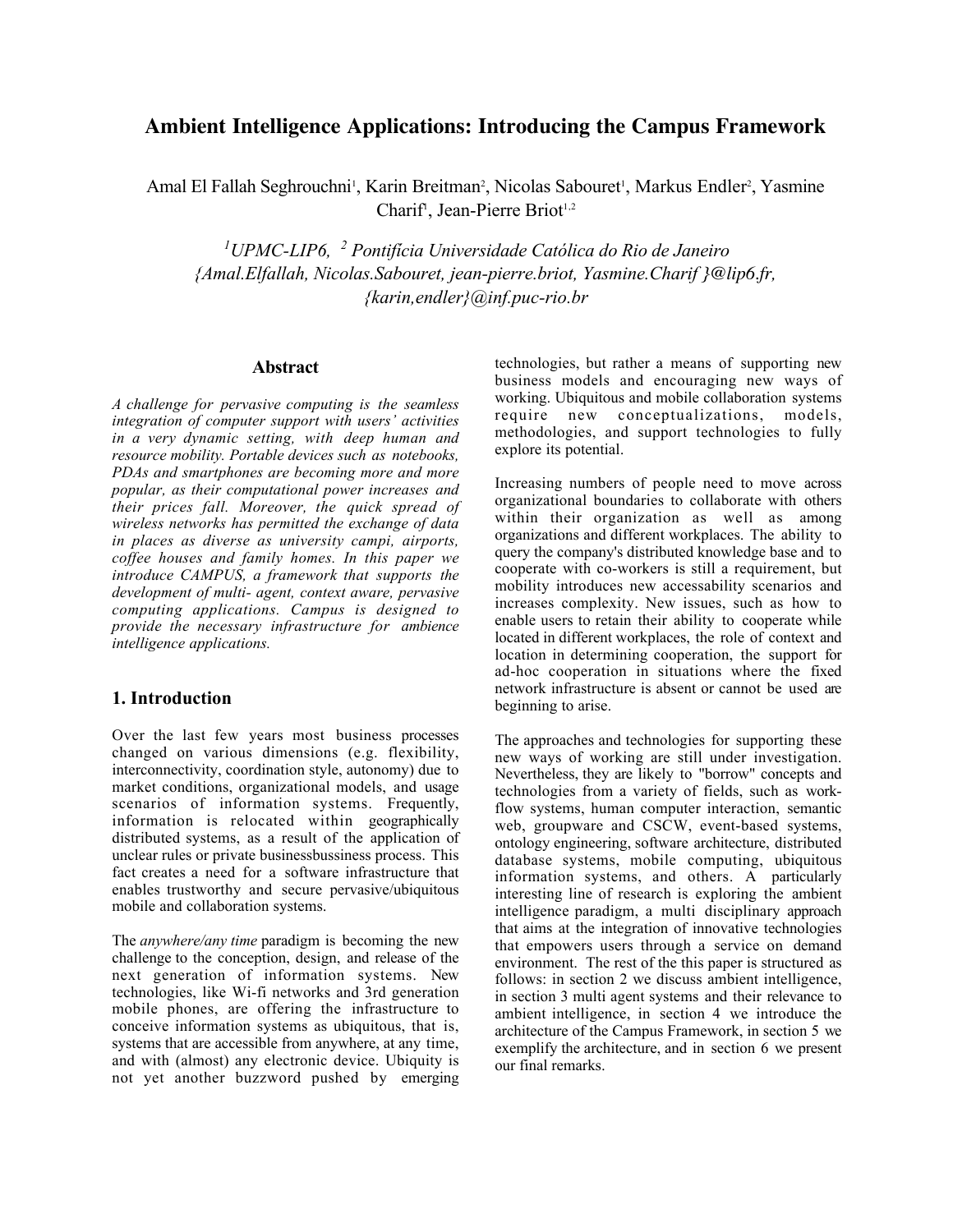## 2. Ambient Intelligence

Ambient Intelligence (AmI), i.e. « intelligent » pervasive computing, builds on three recent key technologies [1]: Ubiquitous Computing, Ubiquitous Communication and Intelligent User Interfaces. Ubiquitous Computing is the integration of microprocessors into everyday objects like furniture, clothing, white goods, toys, even paint. Ubiquitous Communication enables these objects to communicate with each other and the user by means of ad-hoc wireless networking. An Intelligent User Interface enables the inhabitants of an AmI environment to control and interact with the environment in a natural (voice, gesture) and personalized way (preferences, context).

Ambient intelligence aims at making use of those entities in order to provide users with an environment which offers services when and if needed. One great challenge of such environments is how to adequately address the heterogeneity and dynamic nature of users, services and devices. A key issue is how to identify and activate the appropriate service within a continuously changing multitude of services [2].

The integration of these competences produced several results in the composition of ambient services. Most are centered in the orchestration between the user and other entities in the process of achieving one or more user goals. Gárate et al [3] developed a network of domestic appliances, e.g, refrigerators, television, blenders, that were interconnected and managed by a central control. In this network the user could open a natural language dialog with the appliances and pose his or her needs. Phillips Research HomeLab [4] proposed the intelligent bathroom concept. It comprises an interactive mirror, that plays a central role in the coordination of the interaction with the other devices in the room, e.g., evaluating the results of the scale and recommending a health program. In both the services were defined statically, i.e., based on a given scenario.

Vallée et al. propose the use of semantic web techniques to aid the composition of services offered by ambient objects [5]. In this approach, an abstract plan is provided for each task that can be requested by the user. An example is the kitchen surveillance task, that is associated to a plan to be accomplished by a set of subtasks, such as verifying whether the oven was switched off and the taps closed, before exiting the kitchen environment Their composition mechanism connects every sub-task to some service provided, while taking care that context parameters are respected and general coherence of the performed sub-task is

achieved. The decomposition of the user needs is done *a priori*, to be distributed among the set of discovered services [6]. To the best of our knowledge, most approaches in literature proposed centralized control for ambient services, reducing the problem to the orchestration of sub tasks. To realize the vision presented in section 1 we must be able to organize tasks in a decentralized way, thus achieving coordination rather than orchestration of services. In the next section we describe how we intend to use multi- agent systems to this purpose.

# 3. Multi Agent Systems

To shift from centralized service control (orchestration) to decentralized (choreography), we propose to adopt the paradigm of Multi-Agent Systems (MAS) as an architectural basis for the proposed Campus framework. Multi-agent systems (MAS) materialize both human users as well as artificial agents (assistants, problem solvers…), and their various types of interaction and collaboration in a single software system. The MAS paradigm is suitable to deal with AmI and ubiquitous intelligence (UI) for several reasons:

At the cognitive level, Multi-Agent Systems (MAS) are composed of intelligent agents and a real or simulated environment. MAS offer a well established paradigm to implement computational intelligence as a collective body of knowledge, to be distributed among intelligent agents. Hence, intelligent agents constitute concrete implementations of embedded digital intelligence, that could be in everyday objects, workplaces, homes, clothes, etc.

Interaction between agents throughout the environment has the potential to provide trustworthy and relevant services to users. In addition, these agents can also interact efficiently with users and other agents thanks to sophisticated features of ACLs (agent communication languages) and interaction protocols. Depending on the system to be designed, the agents may be endowed with different levels of intelligence, e.g., context-aware, active, proactive, interactive, reactive, adaptive, and cognitive. Moreover, the notions of agents and organizations and their decentralized and pro-active nature match well the requirements of large-scale pervasive computing environments. In the next section we introduce Campus, a framework to support the development of multi- agent, context aware, pervasive computing applications.

### 3.1 Definitions

Before presenting the proposed framework, we define a few key concepts: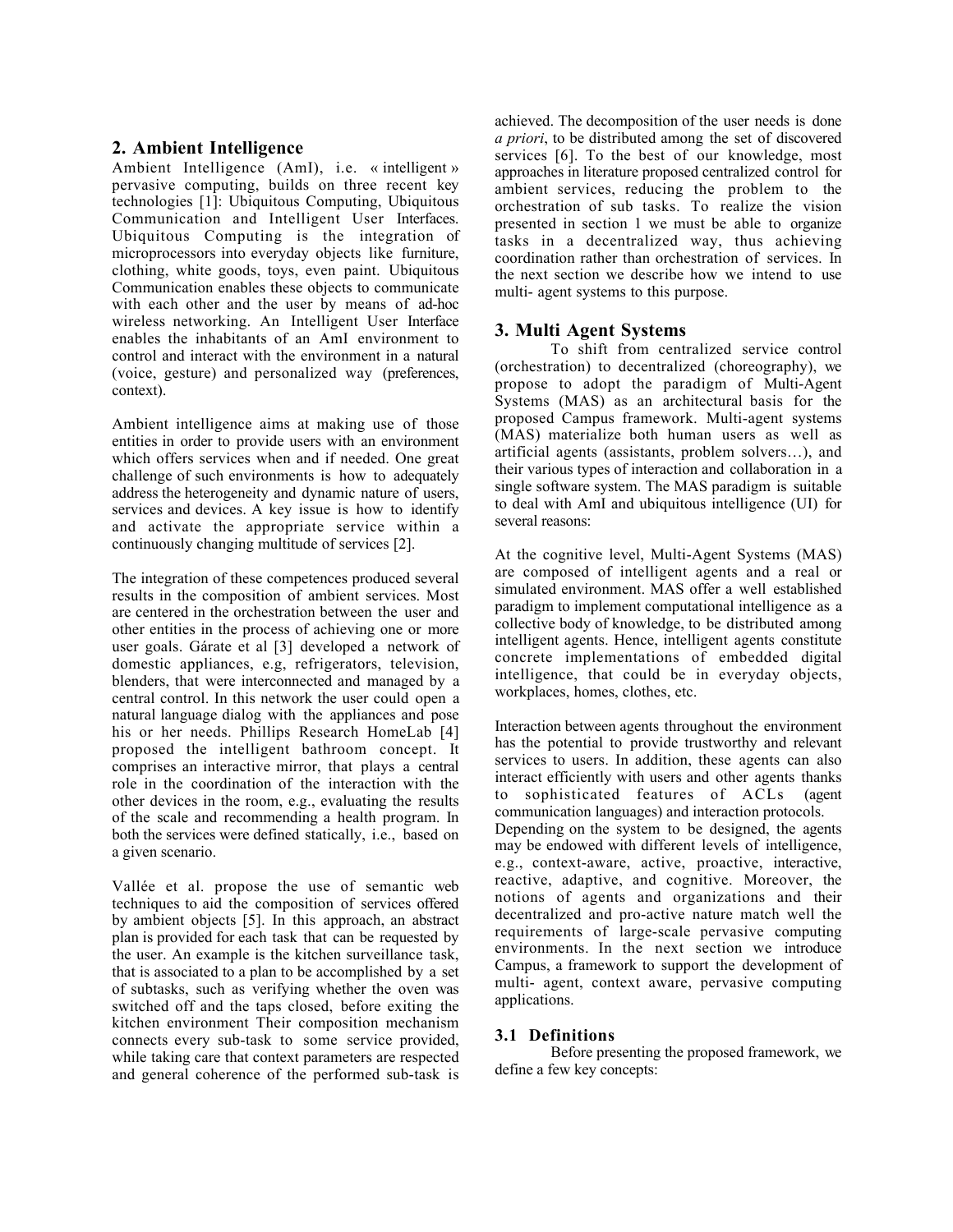Context is any information which characterizes the state of a resource (of a device), of a user or of an environment. In the scope of the Campus framework, we handle the following types of context information:

- System context: data about the mobile device's and the network resources, ,including device capabilitie, currently free memory, CPU utilization, battery level, connectivity status, connectivity parameters (such as IP address, mask, current wireless (Wifi) access point, etc.
- Physical context: data about a device's or an environment's symbolic location (as opposed to its geographic position), city, country, and data collected from sensors, such as temperature, noise, luminosity, acceleration, etc.
- Time context: information such as hour of the day, day of the week, week of the year, month, year, etc.
- User context: data that indicate the user's role, profile, preferences, activity, etc. Compared to the other types of context information, this is the only kind of information which usually cannot be probed or inferred automatically. Hence, in the Campus framework, agents may try to infer their user context, but the user will always be requested to confirm or complement/correct her user context values.

A service is an operation that can be invoked remotely by any software component or by a user through a graphical user interface. In the Campus framework, we will distinguish two kinds of services : environment services that are deployed on servers using WSDL [7] descriptions and that can be invoked through the SOAP protocol; and agent services which are offered by agents and that can be invoked using ACL messages.

An agent is a software process with the following properties:

- It is situated, which means that it can communicate with an environment to invoke its services.
- It is interactive, which means that it can communicate with other agents (either directly or through the environment), to invoke their services.
- It is autonomous, which means that it makes use of local decision process to select its operations at runtime. One key implication of autonomy is that an agent can refuse to perform a service when requested, even if it has the capacity to perform it.

# 4. Campus Architecture

The Campus architecture is intended as a configurable framework in which users can decide what services they want to enable in their environments, rather then a monolithic application. It is composed of three levels: the context-provisioning layer, the communication and coordination layer, and the ambient services' layer, as illustrated by Figure 1. In a nutshell, the bottom level, implemented using the MoCA service-oriented middleware is responsible for offering basic middleware services and functionality, such as providing context and positioning information and device discovery. Overall communication and coordination is provided by the middle layer that integrates the Campus ontological model to mediation services combined to the coordination protocol proposed by Charif et al. [8]. This protocol provides a communication and orchestration layer with software agents in the environment. Finally, the topmost layer provides application specific and ambient services and acts as a hotspot, i.e., allows users to extend the framework by plugging in specific services required by a particular user, environment, type of collaboration, of interest to their environment. In this paper we elaborate the bottom and middle layers as follows. This architecture is largely inspired by the NIST/ECMA "toaster model" architecture [9].



Figure 1 – Campus Architecture

### 4.1 Context Layer

In the Campus framework, the context layer is implemented using the MoCA middleware. MoCA (*Mobile Collaboration Architecture*) [10] is a serviceoriented architecture that supports the development of context-aware applications and services for mobile computing. Besides a small and simple set of APIs to build such systems, MoCA provides efficient services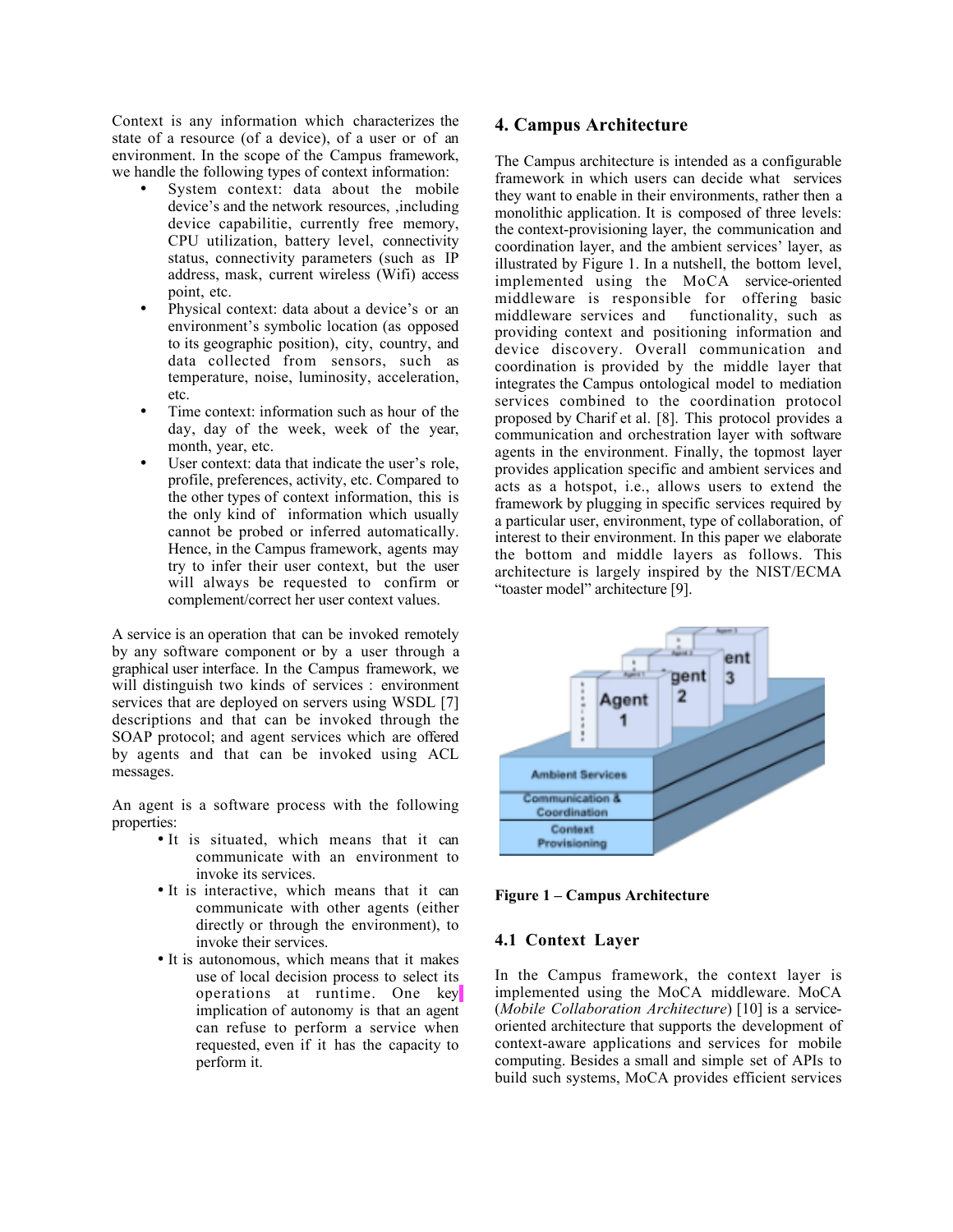to collect, store and distribute context information associated with mobile devices. This information comprises not only raw data related to the device's resources and the wireless links (currently, only IEEE 802.11), but also the symbolic location of each device, which is inferred from the RSSI values measured at the device with respect to all the Wi-Fi Access Points in its vicinity.

Among the core services of MoCA is CIS (*Context Information Service*), which is responsible for storing, processing and providing synchronous (i.e. requestreply) and asynchronous (i.e. event-based) access of context data probed to applications (or other services). Examples the context data handled by CIS are the device's CPU utilization, free memory, battery level, current IP address, quality of the wireless connectivity, capabilities of the mobile device (e.g. screen size, built-in camera), among others.

Another of MoCA's core service is the LIS (Location Inference Service) [11] which is responsible for inferring the symbolic location of a mobile device by comparing the current pattern of RSSI (Radio Signal Strength Indicator) with the RSSI pattern previously probed at specific (indoor or outdoor) Reference Points, such as the entrance of a building, a meeting room, or a section of an auditorium. A service called Monitor (currently available for Windows XP/Mobile, Linux and SymbianOS) has to be executed on each mobile device for the purpose of collecting this context data and send it to CIS. Other MoCA core services include a discovery service (UDS), which allows devices to discover and connect to services at each visited symbolic location (including services executing on other nearby mobile devices), and a configuration service (CS), which is used to bootstrap the device's connections to UDS and CIS.

Although MoCA's original APIs are only for Java, recently we have added also multi-platform support through gateways (a.k.a "MoCA Personalities") for JADE, Web Services and Corba's IIOP.



Figure 2 – MoCA Layer Architecture

### 4.2 Communication and Coordination Layer

This layer is composed of several infrastructure agents, an agent communication and coordination protocol, as well as a base ontology. We illustrate the architecture of this layer in Figure 3, as follows.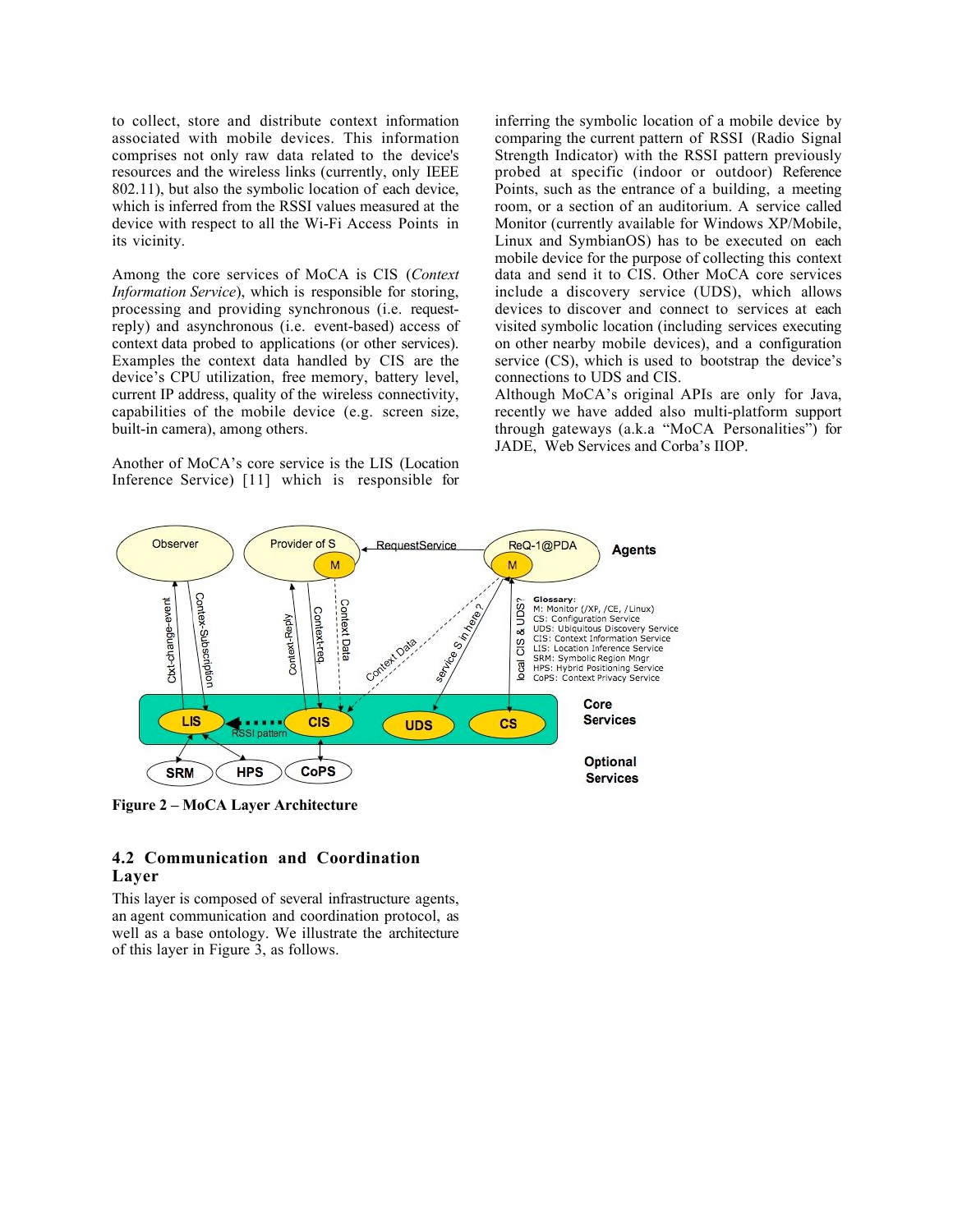

Figure 3 – Communication and Coordination Layer Architecture

### 4.2.1 Multi-Agent Infrastructure

The multi-agent system relies on an environment (I.e. the MAS infrastructure) which is responsible for providing the following services:

- The Agent Management Service (AMS), which is responsible for loading and unloading agents on the platform;
- The Directory Facilitator Service (DF), aka Yellow Pages, which allows agents do discover each other
- The Communication Layer, which is responsible for ACL message transportation. Since ubiquitous environments are essentially distributed, the communication layer will use brokering services which allow agents to communicate from one server to another.
- The Mediation Service which deals with semantic heterogeneity (see section 4.2.2).

Other coordination mechanisms can be offered by the environment (typically using coordination artifacts). We do not present them in this paper.

Each physical component of the ambient environment (mobile device, home appliance...) is then represented by an agent in the system. The agent publishes in the DF the list of services it offers. The user can communicate with any agent to express its needs. Agents interact with each following the coordination protocol to fulfill the users requirements.

#### 4.2.2 Campus Ontology

The Campus ontology serves as a knowledge base for the framework implementation, i.e., provides the necessary semantics to allow high level exchanges, including brokering, negotiation and coordination

amongst software agents. It contains precise definitions for every relevant concept in the framework (for each instance of the framework, that is), e.g, it defines that a service is described by a tuple containing its name, a parameter list, a capability list, the communication port number, and protocol. Of course the concepts of name, parameter list, capabilities list, port and protocol are also defined in the ontology. This ontology serves as a static model of our domain and will be used as a basis upon which the mediation services will try to reason and understand the information provided by agents in the environment. Ontology was chosen over other conceptual models, e.g. glossaries and acronyms; a taxonomy is a set of terms arranged in a generalization-specialization (parent-child) hierarchy because they are much more expressive [12]. A controlled vocabulary is simply lists a set of terms and definitions,. A taxonomy may or may not define attributes of these terms nor does it specify other relationships between terms, e.g. RosettaNet and ebXML; a relational database schema defines a set of terms through classes, attributes and a limited set of relationships among those classes; an OO software model defines a set of concepts and terms through a hierarchy of classes and attributes and a broad set of binary relationships among classes. Constraints and other behavioral may be specified through methods on the classes (or objects). An ontology can express all of the preceding relationships, models and diagrams as well as, n-ary relations, a rich set of constraints, rules relevant to usage or related processes and other differentiators including negation and disjunction [13]. Table I summarizes the benefits of the adoption of ontology.

#### Table I – Benefits of adopting formal ontology to model ambient knowledge in Campus.

Ontologies are semantically richer (greater expression power than taxonomies, entity relationships or OO models)

Conceptual knowledge is maintained through complex and accurate representations above and beyond hierarchical approaches

Ontologies are formal - OWL DL ontologies map directly to Description Logic (a dialect of first order logics)

Formal ontologies in the OWL DL standard can verified/classified with the aid of Inference Mechanisms, e.g. RACER and FaCT:

> - consistency checks - classification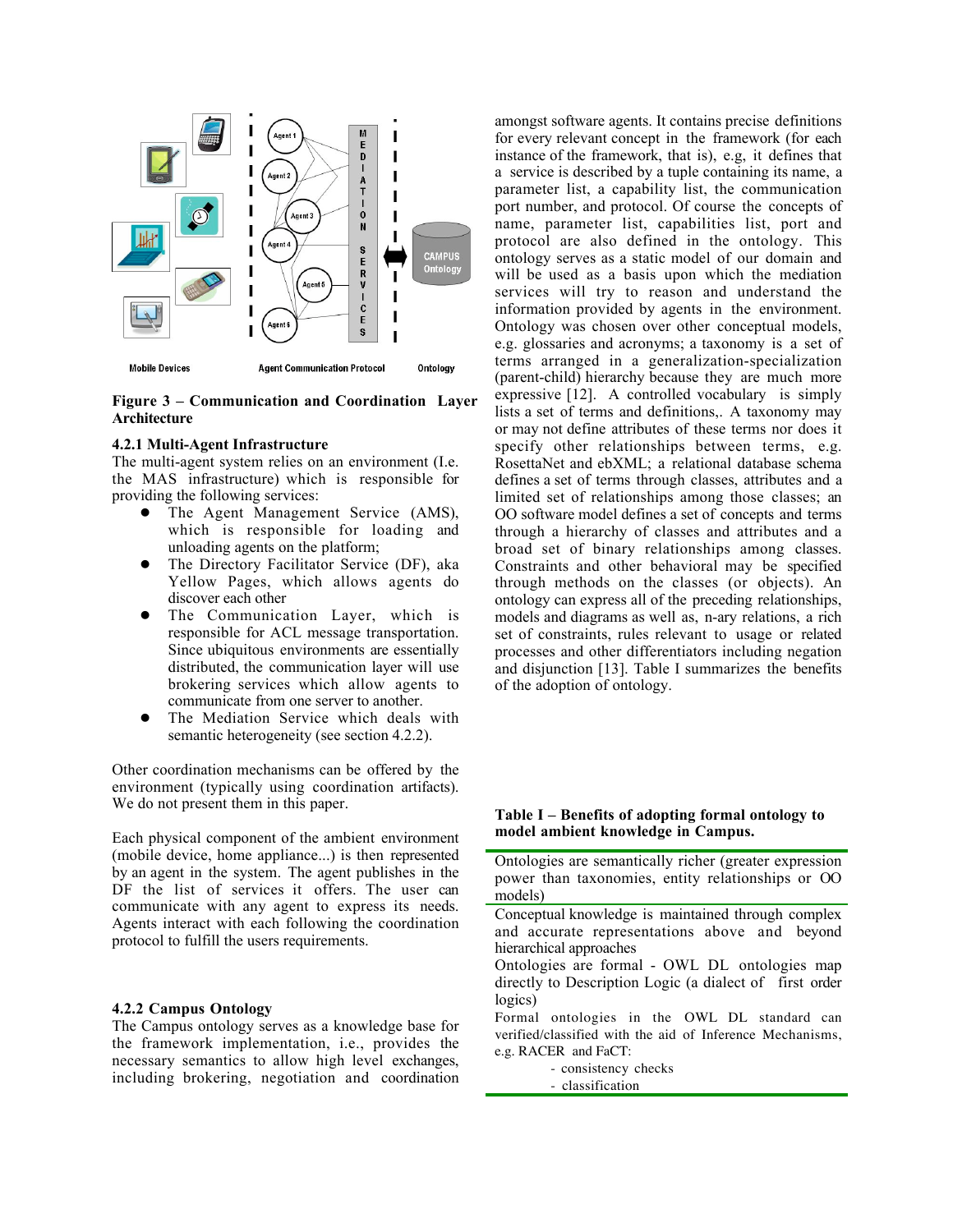- new information discovery

OWL ontologies use a XML/RDF syntax that allows them to be automatically manipulated and understood by most resources on the Internet

Capture and represent finely granulated knowledge

Ontologies can be used to reduce ambiguity so as to provide a model over which information can be freely shared and acted upon by autonomic managers

Ontologies are modular, reusable and code independent ontology driven applications are specified separately from the ontology itself. Changes to the ontology should not impact the code or vice versa

Ontologies can be combined with emerging rule languages, such as SWRL

### 4.2.3 Mediation Services

Multi-agent systems are based on the interactions among autonomous entities to provide a desired global behaviour. The coherence of the system as whole depends on the capacity of the agents to interpret messages received from their pairs. In this scenario it is necessary to distinguish between two types of communication:

- Communication level per  $se$  it is the level where we define message management (communication protocols). Multi- agent systems usually make use of standards, such as KQML [14] and the FIPA-ACL [15] that define a series of performatives or message categories. We have adopted the VDL-ACL [16] for that purpose, described in section 4.2.3
- Contention/Interpretation level  $-$  it is the level where we define what the agent must interpret. To assure correct interpretation of the messages we must guarantee that the former carry some associated semantics.

We assume that every agent in the environment possesses some associated information. It can vary from very basic information, such as a list of services and capabilities provided, to very sophisticated ontological descriptions of itself, i.e. of the roles and preferences of the user it is representing.. We cannot make any assumption on the format the internal agent knowledge is encoded either. It can vary from an ontology to a database or even a string of characters. Because we cannot guarantee that the agents will provide semantically compatible descriptions with the environment's (encoded in the Campus ontology, see section 4.2.1), we must provide mediation services that aim at aligning, mapping, negociating and reconciling different knowledge representations used by the software agents. By mediation services, we mean the problem of designing a *mediator*, a software service that is able to translate user queries, formulated in terms of a common schema M (the Campus

ontology, in our case), into queries that can be handled by the knowledge representation of the agent. The mediator must therefore match each agent knowledge representation with the Campus ontology. The problem of query mediation becomes a challenge in the context of open MAS environments, where the number of different software agents may be enormous and, moreover, the mediator does not have much control over the agent's knowledge representation, which may join or leave the mediated environment at will.

Those services include an ontology mapping service, CATO [12, 17], similarity measurement among concepts [18] and mediators [19, 20, 21]. Figure 3 shows how the Campus ontology, communication protocol and mediation services components interact. Please note that for each device in the environment, e.g. mobile phone, PDApda, a virtual counterpart is created and materialized as a software agent. The software agents communicate among themselves and the framework using Charif et al. coordination protocol [8]. Further interaction can be obtained from the mediation between the framework's knowledge (captured by the Campus ontology) and the knowledge imbedded in each agent individually. This mediation process is assisted by the mediation services component.

### 4.2.4 ACL and Agent Coordination Protocol

An ACL is designed to enable software (agents) to exchange information, knowledge or services. In our architecture, agents are provided with an ACL, called VDL-ACL [16], allowing them to communicate with software or human users' needs and build messages expressing information about their competences.

Indeed, ACLs traditionally used in agent communication, such as KQML and FIPA-ACL, typically assume that agents of the system are artificial and that their main objective is knowledge exchange. However, if we consider ambient intelligence case studies, involving mixed communities (human users and devices), then artificial agents require a new conversation language which enriches their communicational abilities so that they may participate in exchanges of ideas, bargaining sessions or planning.

The ACL used in Campus' communication layer structures each message as shown on figure 4. Thus, each message encompasses its sender and receiver agents' IDs, an identifier (reply-with), the identifier of the message to which the concerned one answers (inreply-to), a conversation identifier (conv-id) assigned to all the messages involved to solve a common goal. Moreover, a message's content can be composed of one or several requests.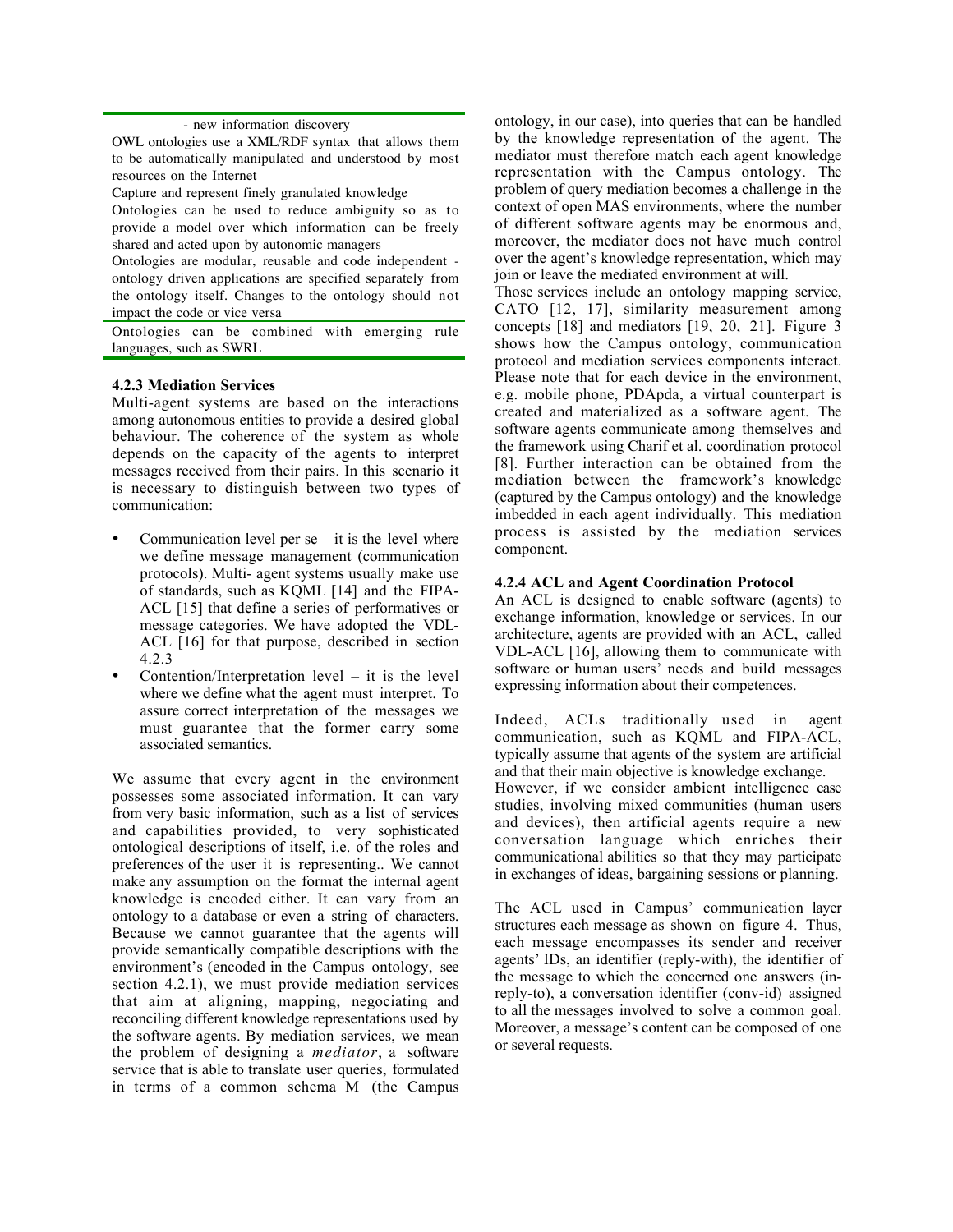| $m = \lceil$ | sender: AgentID; |                      |  |
|--------------|------------------|----------------------|--|
|              | receiver:        | AgentID;             |  |
|              | conv-id,         | String;              |  |
|              | reply-with:      | String               |  |
|              | in-reply-to:     | String;              |  |
|              | req-id:          | $int[]$ ;            |  |
|              | content:         | ${r_1, r_2, \ldots}$ |  |

#### Figure 4 – Message Structure in the ACL

Each request r in the ACL is a pair  $\langle \alpha, \delta \rangle$  where  $\alpha$  is the performative and δ a propositional content. The request's performative α determines its range. A request can then be a question on data, an assertion, an action command, an execution acknowledgement, an answer stating that some parameters are missing for the agent to execute an action, an answer stating that the agent ignore the asked data or is not capable to perform an action, etc.



Figure 5 – Overview of the Coordination Protocol

The coordination protocol [8] used by the agents assumes that each agent that has to perform a task (asked by a human user or planned, etc) tries first to do it by its own. In figure 5, which represents an



Figure 6 – Assertions Processing by the Coordination Protocol

overview of the coordination protocol, this is illustrated as the first step. The requested agent has then the role of the user agent, which is in charge of returning the final answer to the user. If an agent fails to perform (integrally) a task, then it coordinates with its acquaintances to achieve, decompose, and cover it. This is represented by the second step in figure 5, where all the agents involved in the coordination have the role of participant agents. At the end of the coordination, each participant agent is supposed to have built an answer for the user requirements, i.e. whether an assertion, an acknowledgment, an answer stating that it cannot process the request, etc. All the answers are then returned to the user agent. This is illustrated as the third step in figure 5. Finally, in the fourth step, the user agent sorts the received answers, eventually proceeds to a selection regarding QoS parameters (resolution, sound, etc) if any, and returns the final answer to the user.

The coordination protocol assumes that agents are provided with a history table to store all the messages exchanged to reach their goal.

To achieve agents' coordination, the protocol defines dialectical rules that agents use for messages processing. Each dialectical rule considers the requests contained in a message. Following the requests ranges, the rule specifies the appropriate processing. For example, figure 6 illustrates the AUML diagram of the dialectical rule that processes assertions, i.e. answers to questions. This figure shows that, following this rule, an agent receiving an assertion has first to check in its history table whether the assertion is expected (did the agent send a question to the received assertion's sender?). If so, the agent retrieves, from its history table, the original request for which it sent a question. The original request in hand, which could be a question on data, an action command, etc, the agent tries to process it again given the received assertion.

Therefore, through the coordination protocol, the agents make use of a collection of dialectical rules to process the exchanged messages and build message answers. This processing takes into account both the agent competences and their previous dialogues.

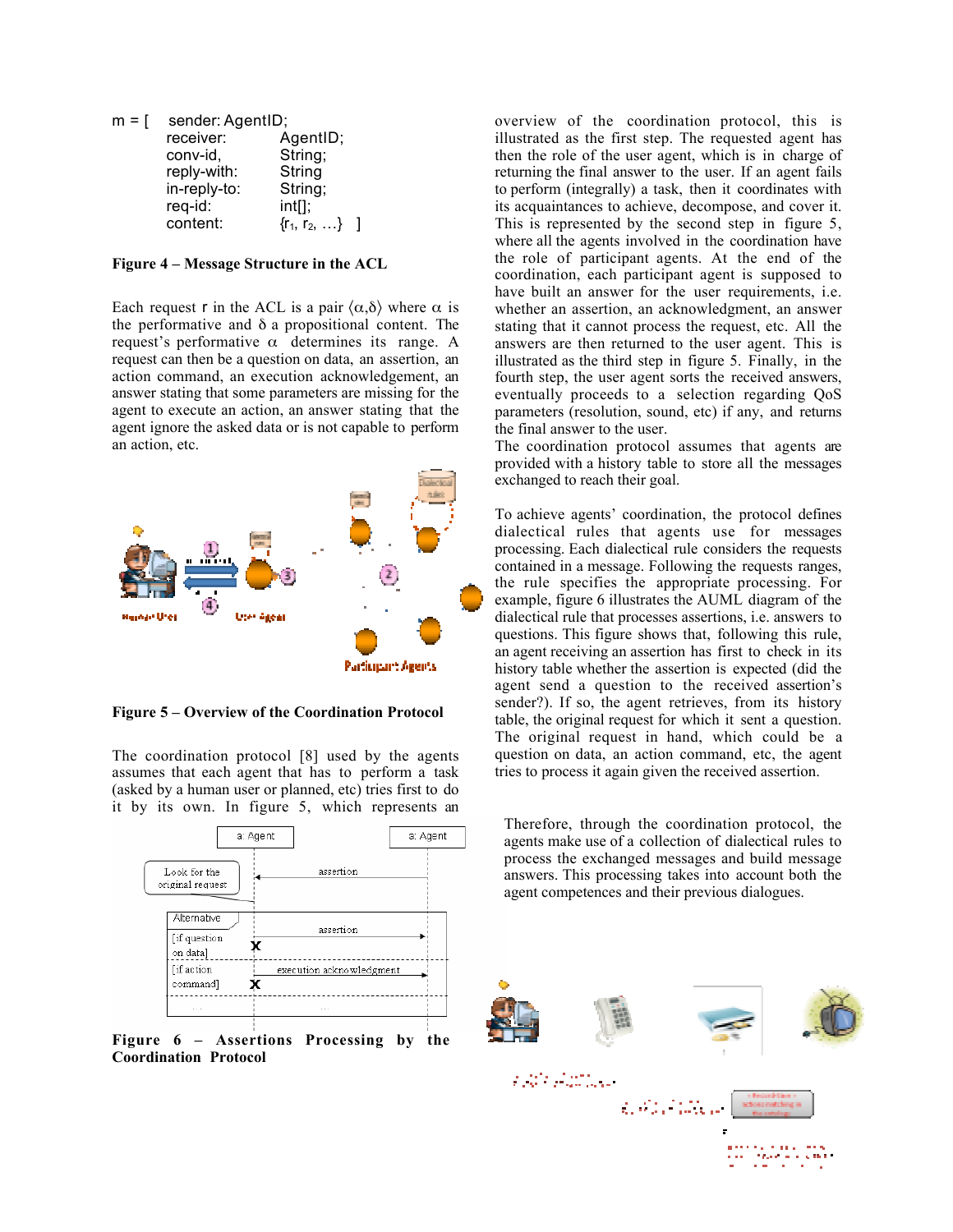then retrieves the original request for which it sent its question, and processes it again using the information received by the television. Finally, it returns to the telephone an action execution acknowledgment which is then forwarded to the user.

Figure 7 – Agents' Coordination in the **Illustrative** 

# 5. Case Study

In this section, we illustrate the Campus approach through a simple but real life case study. In our example, a human user, who is at work, asks his home telephone (using for instance his mobile phone) to *"Record the football match Real Madrid-Bayern München broadcasted on TV"*. We suppose that the user's house is provided with home appliances like a television, a DVD recorder, a Hi-Fi system, etc.

Let's assume that the DVD recorder is capable to performing the recording action, on the condition that the broadcast channel, hour and duration are provided. Suppose also that the DVD recorder uses the action name "Save" to appoint the program recording action.

Figure 7 depicts, through a sequence diagram, the home appliances coordination to respond to the user's request. This figure shows that the telephone sends the user's request to the DVD recorder. Indeed, it is not able to perform it alone, and it additionally knows, from the service directory, that the recording action belongs to the DVD recorder competences. Using its ontology, the DVD recorder matches the "Record" action asked by the user with its "Save" action. But then, it answers that it misses the broadcast channel, hour and duration of the required program. Following the coordination protocol, it builds the request: *"What is the broadcast channel, hour and duration of the program, given that its title is football match Real Madrid-Bayern München?"*. The television receives this request. Using its teletext, it is able to build an answer. It then sends an assertion to the DVD recorder stating the required information. The DVD recorder who receives this assertion uses one of the protocol dialectical rules to process the received message. It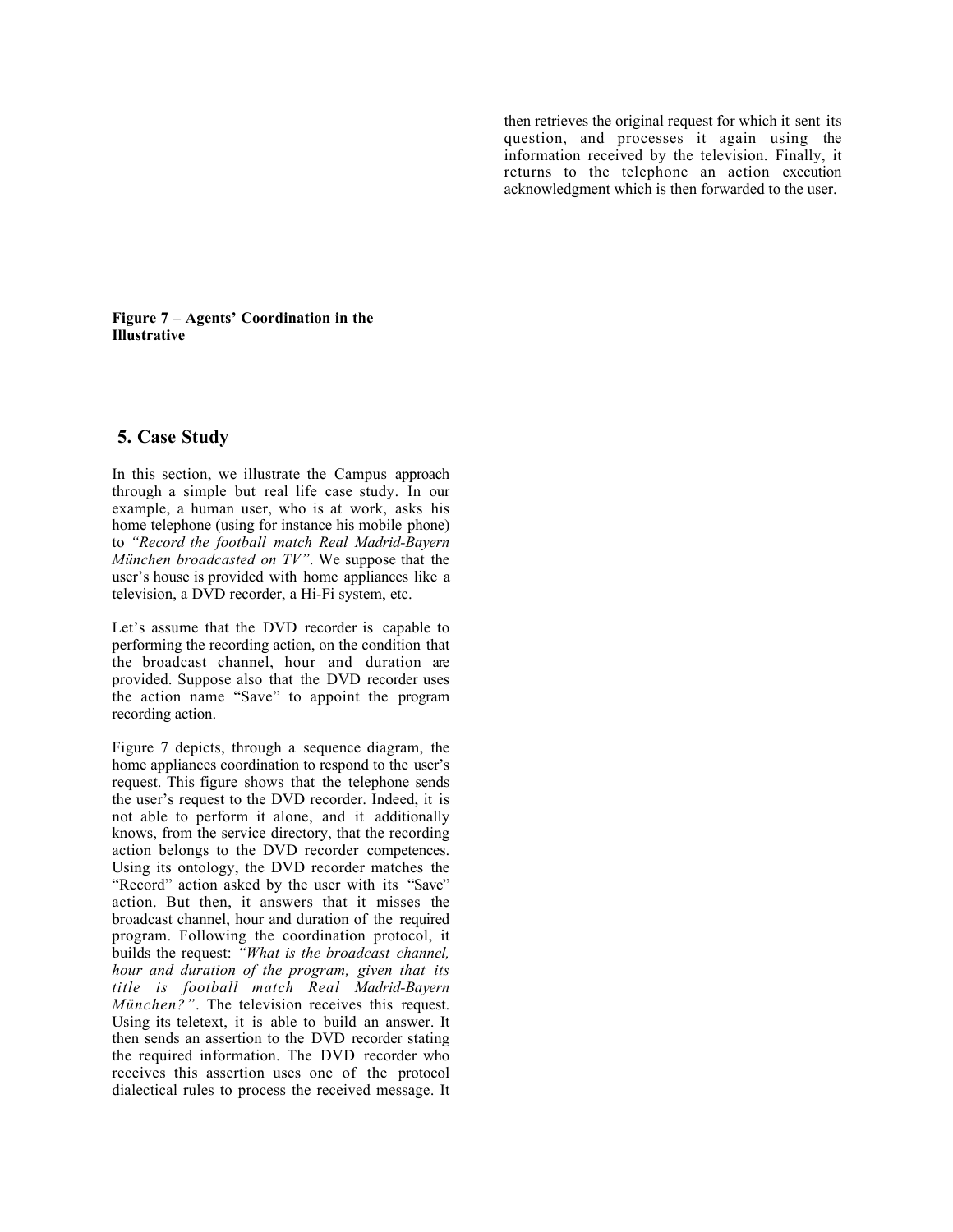| <b>Blues</b>                               |                                                                                              | 580                                                                                                  |
|--------------------------------------------|----------------------------------------------------------------------------------------------|------------------------------------------------------------------------------------------------------|
| <b>Grand Carolina</b><br>and a series and  | <b>The Second Contract</b><br><b>Constitution</b><br><b>UP LAPPOINT</b>                      |                                                                                                      |
| <b>ATT IS SALTAS</b><br><b>ATTINUMENTS</b> | <b>DESIGNATION</b><br><b>BET IN SALES</b><br><b>BETTING ANTIQUE</b><br><b>IT ALCOHOL: NA</b> |                                                                                                      |
| Toyota all-colped                          |                                                                                              |                                                                                                      |
| changes in                                 |                                                                                              |                                                                                                      |
| <b>Installation</b>                        |                                                                                              |                                                                                                      |
| Modern Card Inc.                           |                                                                                              |                                                                                                      |
| University conflicts                       |                                                                                              |                                                                                                      |
| Modern within<br>University realists       |                                                                                              | Request details                                                                                      |
| Many ofter                                 |                                                                                              |                                                                                                      |
| University of the                          |                                                                                              | Sender: 1-UserAgent@S7110-346:3365                                                                   |
| <b>Management</b>                          |                                                                                              | Receiver: 2-UIFvideoProvider@S7110-346:3365                                                          |
| <b>Little Ave.</b>                         |                                                                                              | Request #2<br>Request #1<br>Request #3                                                               |
| <b>American control</b>                    |                                                                                              |                                                                                                      |
| <b>CALCULATE</b>                           |                                                                                              | Act: Order                                                                                           |
|                                            | <b>MARIN SANTA</b><br><b><i>Administration</i></b>                                           |                                                                                                      |
|                                            | <b>House is number.</b>                                                                      |                                                                                                      |
|                                            | Ledguan e railetal.                                                                          | Type: order                                                                                          |
|                                            | <b>PARK &amp; Hollis </b>                                                                    |                                                                                                      |
|                                            | <b>Linkson a rights</b>                                                                      | Subject: N.A.<br>detail                                                                              |
| $-$ What is righted                        |                                                                                              |                                                                                                      |
| Assistant Auditor                          |                                                                                              | <getmpegvideo><product><type><value<br>detail<br/>Object:</value<br></type></product></getmpegvideo> |
| Attended.<br><b>CALIFORNIA</b>             |                                                                                              |                                                                                                      |
|                                            | <b>RAIN AND</b>                                                                              |                                                                                                      |
|                                            | <b>CASH SAVA</b>                                                                             | OK                                                                                                   |
|                                            |                                                                                              |                                                                                                      |

### Figure 8 – Traces of agent interactions

Figure 8 shows, on the left side, a screenshot of the traces, captured by our application; of the agents' interactions, and on the right, a message sent composed of three requests.

# 6 Conclusions

In this paper we introduced Campus, a framework for the development of ambient intelligence applications. Based on multi agent system technology, Campus provides an infrastructure to develop innovative context aware applications that accommodate an ample spectrum of mobile and fixed devices. The support for semantic interoperability, offered by the communication and coordination layer, allows for the discovery, exchange and collaboration among hybrid devices, regardless of proprietary representations of information. We illustrate our approach with a real life example, in which we show the interaction among several software agents to record a football match. Future work includes a full, open software release of the framework and further experimentation.

### Acknowledgements

This work was partly funded by the CNPq under grant no. 472010/2007-7, UPMC-LIP6 Professeur Invité Program, and the IBM Faculty Awards Program

# 7 References

[1] J. Ahola. Ambient Intelligence. ISTAG Scenarios for Ambient Intelligence in 2010, Feb 2001, Final report.

[2] K. Kranenborg, J. Stegeman, J. Lindenberg, W. Pasman and M.A. Neerincx. Improving service matching and selection in ubiquitous computing environments: a user study. Personal and Ubiquitous Computing 11(1):59-68, Springer Verlag, 2007.

[3] A. Gárate, N. Herrasti, and A. López. GENIO : an Ambient Intelligence Application in Home Automation and Entertainment environment. In Proc. Joint Conference on Smart Objects and Ambient Intelligence, pages 241§256, 2005.

[4] T.A. Lashina. Intelligent Bathroom. In European Symposium on Ambient Intelligence (EUSAI 2004), 2004.

[5] M. Vallée, F. Ramparany, and L. Vercouter. Composition exible de services d'objets communicants. In Proc. Ubimob'05, volume 120, pages 85§192, 2005.

[6] V. Ermolayev, N. Keberle, and S. Plaksin. Towards Agent-Based Rational Service Composition RACING Approach. In M. Jeckle and L-J. Zang, editors, Proc. of the International Conference on Web Services Europe, volume LNCS 2853, pages 167§182, Erfurt, Germany, September 2003. Springer-Verlag.

[7] E. Christensen, F. Curbera, G. Meredith, and S. Weerawarana. Web Services Description Language (WSDL). http://www.w3.org/TR/wsdl, 2001.

specs/fipa00025/XC00025E.pdf, 2001.

[8]Y. Charif, N. Sabouret. An Agent Interaction Protocol for Ambient Intelligence, Proc. 2nd